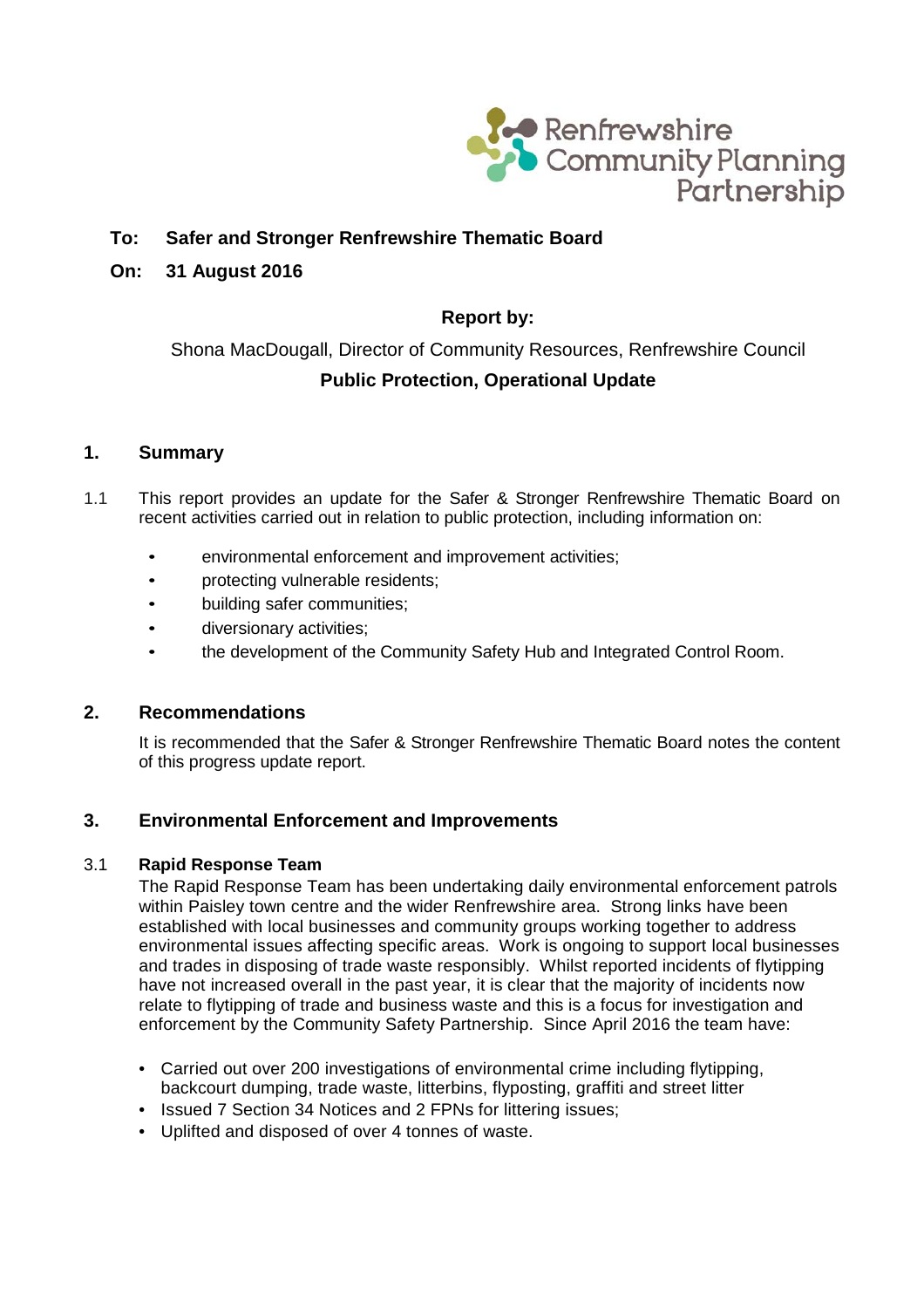# 3.2 **Community Clean Ups**

The Renfrewshire Community Safety Partnership continue to support community groups and school pupils to do their bit for Renfrewshire by providing interested groups with litter pickers, graffiti removal kits and by arranging uplift of any rubbish collected. 21 litter picks / clean ups were conducted in Renfrewshire during March-June 2016. Renfrewshire Community Safety Partnership are looking to increase this number and are looking for all interested groups to get in touch to discuss any activity and assistance required.

## 3.3 **Noise Action Week**

Noise Action Week took place on 23-28 May 2016 to raise awareness of noise. Noise Action Week was co-ordinated by Environmental Protection UK who assist the work undertaken by professionals in noise management. The Renfrewshire Community Safety Partnership supported the initiative by sending messages via social media to highlight noise legislation, enforcement action and services provided by the Community Safety Partnership. In May 2016, the service received 108 noise complaints that are being followed up.

# **4 Protecting the Vulnerable**

## 4.1 **Renfrewshire Multi Agency Risk Assessment Conference**

The Renfrewshire Multi Agency Risk Assessment Conference (MARAC) process has been established within Renfrewshire since October 2015. Safe Lives, the domestic violence charity, will carry out a full evaluation once MARAC has been operational for 12 months however an interim review of referrals has been carried out with the overview highlighting:

- 4 of the referrals have been suitable for the perpetrator to be referred to the Multi Agency Tasking & Coordinating meeting (MATAC);
- In the 77 referrals to MARAC, there have been 98 children discussed, with appropriate actions being taken from the meeting to safeguard the children from further harm;
- Of the 98 children discussed within the process, 30 were of pre-school age, 48 were Primary school age, 16 Secondary school age, 3 aged 16-18 and 1 aged over 18;
- From the 77 referrals, 100% are where domestic abuse occurred within a male and female relationship.
- 4.2 Renfrewshire has already been recognised by Safe Lives as having developed a solid foundation around the introduction of MARAC and Safe Lives has been recommending the approach as a good practice model to other Local Authorities. Currently Renfrewshire are assisting East Renfrewshire Council and Inverclyde Council to help them establish their own MARAC, sharing good practice and ensuring useful continuity of working practices throughout the Police division locally.

## 4.3 **I Am Me/Keep Safe**

The I Am Me project was a key speaker at the Crown Office and Procurator Fiscal Services Hate Crime Conference in Glasgow in March 2016. I Am Me promoted their new teaching and training resources, showing clips from their Primary School Resource films to an audience of around 300 people. The Chief Constable and Lord Advocate both highlighted I Am Me / Keep Safe in their speeches.

4.4 The I Am Me CineBus was launched on the 13th July 2016. The bus will be used to raise awareness of Disability Hate Crime by showing films within schools and to groups across Scotland. This mobile cinema/theatre is supported by Renfrewshire Council and will be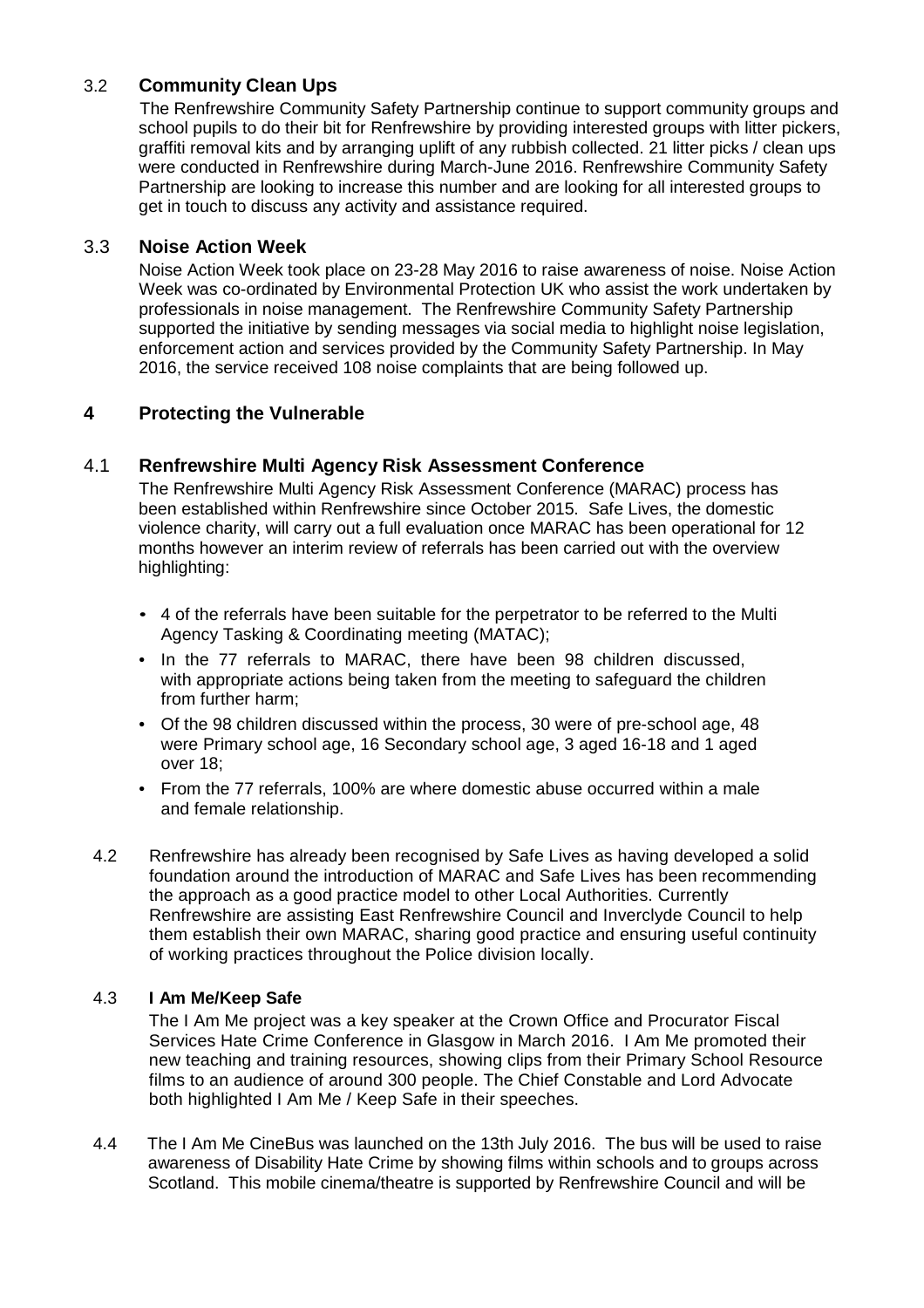made available for Community Safety events locally. The bus was donated by Stagecoach and funded through the Keys to Life Development Fund.

4.5 The Keep Safe initiative works in partnership with Police Scotland and is supported by the Crown Office. The latest Renfrewshire premises to sign up to Keep Safe are Blend Coffee, Hamishes Hoose, Yorkshire Building Society and Gilmour Street Train Station. There are currently over 140 Keep Safe premises across Renfrewshire. The initiative also operates in Edinburgh, Inverclyde, Borders and Dumfries and Galloway and is in the process of being adopted in the three Ayrshire Councils, East Dunbartonshire, Aberdeen, Dundee and Perth & Kinross.

#### 4.6 **Private Rented Housing Improvements**

New powers introduced by the Housing (Scotland) Act 2014 are being used to deal with private sector landlords who are not maintaining the physical condition of their property. Landlords who do not meet appropriate standards and conditions can be reported to the Private Rented Housing Panel who can impose sanctions and require that the property condition is improved. This is key to improving the standards of accommodation within the private rented sector - especially accommodation used by the most vulnerable members of our community. There is a disproportionate degree of disrepair in the private rented sector relative to other types of housing tenure, especially for residents affected by poverty and this has been recognised by the Council's Tackling Poverty Strategy which has funded the appointment of a temporary enforcement officer to work specifically in relation to this agenda.

#### 4.7 **No Substitute for Life**

The 5<sup>th</sup> annual No Substitute for Life 7-a-side football tournament was held in Ferguslie

Park Sports Centre on 26<sup>th</sup> June 2016. It brings the community together to raise awareness of suicide, and the services and support available to people in crisis. It also challenges stigma. The annual event established by a local Ferguslie resident raises awareness of the issue from personal experience of losing close friends to suicide. The No Substitute for Life tournament was supported by Street Stuff activities and attended by hundreds of footballers and supporters on the day.

### **5. Building Safer Communities**

#### 5.1 **Operation Monarda**

The Trading Standards and Licensing Team supported the Police Scotland led bi-annual "Operation Monarda" campaign to tackle doorstep crime. Roadstops were undertaken on arterial routes throughout Renfrewshire, to disrupt and deter rogue traders. Suspected traders were stopped by Traffic Police and drivers were challenged to provide their identities. Contract paperwork was checked and advice and guidance was issued where required. Teams consisting of officers from Trading Standards and Police Scotland also patrolled known doorstep crime "hotspot" areas and tradespeople undertaking work on people's homes were challenged to ensure compliance with consumer protection legislation. Positively, no rogue traders were found in the course of this work and traders who were subject to challenge welcomed this approach to regulating their business sector and protecting and supporting legitimate businesses.

### 5.2 **Daily Tasking Review**

The Community Safety Hub holds a daily tasking meeting to review community safety incidents which have occurred over the past twenty-four hours and tasks them to the relevant partners. This collaborative partnership enables information sharing and pooling of resources to tackle antisocial behaviour and other issues throughout Renfrewshire. In September 2015, a positive evaluation highlighted that Daily Tasking was a very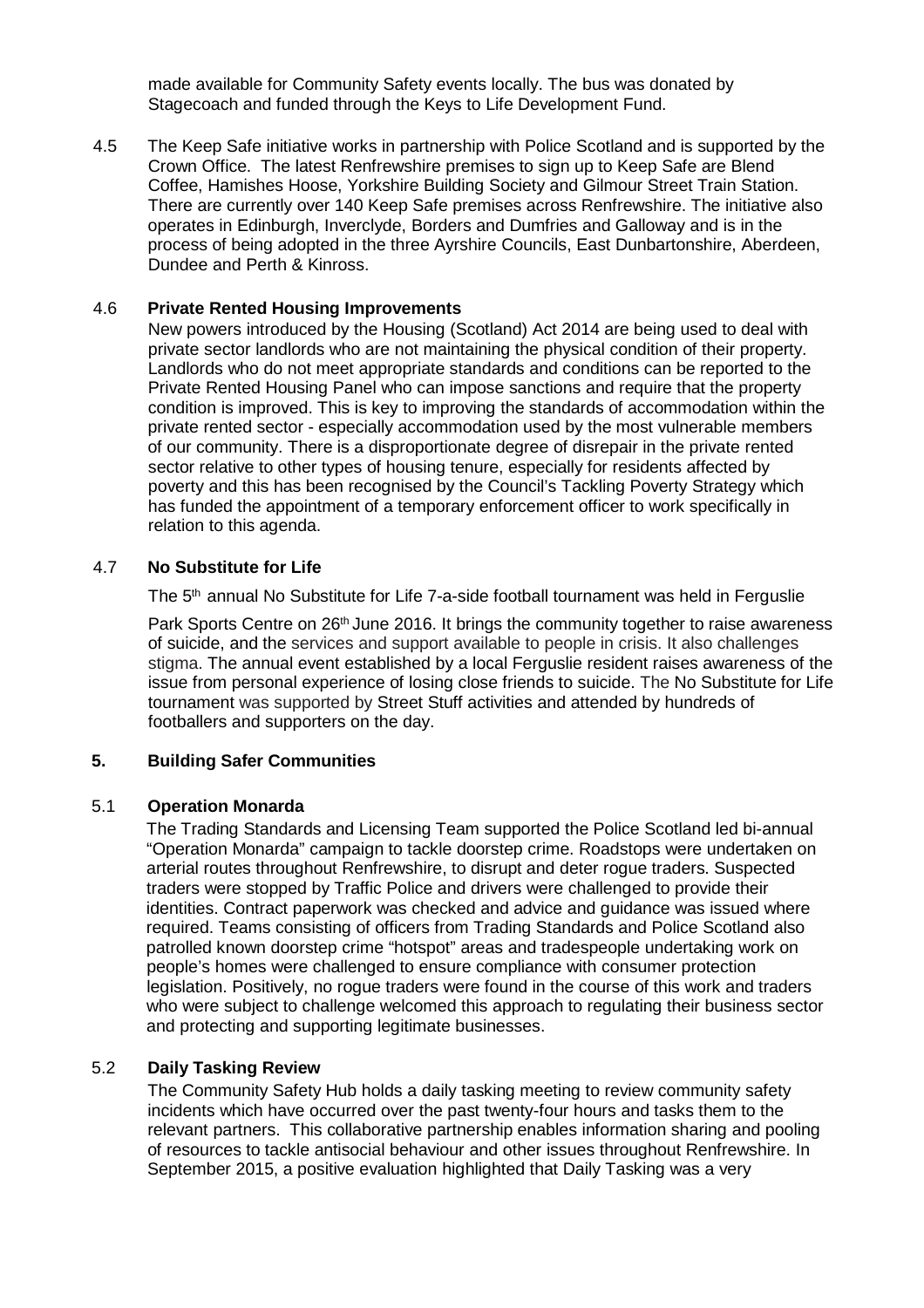successful joint working partnership approach which now processes over 5,000 referrals per year. This is supported by regular attendance of all key partners including the Health and Social Care Partnership and particular benefits have been seen in supporting earlier interventions in instances where individuals are particularly vulnerable for example due to Mental Health problems.

### 5.3 **Spring / Summer events**

During April-August 2016, the Community Safety Partnership including wardens, CCTV and Street Stuff have been supporting key spring/summer events throughout Renfrewshire. This included major national events like the British Pipe Band Championship and Colourfest 2016, the dance festival at Braehead. In addition, they also attended more local events such as Paisley Food Festival, Sma Shot Day, The County Grand Orange Lodge Parade, Building Safer Greener Communities events in Ferguslie Park, local gala days and the Armed Forces Day at Paisley Abbey. The wardens provided the Safe Bus with the lost kids location at many of these events and the CCTV vehicle at many of these events. Meanwhile, Street Stuff was in attendance at the family orientated events like the gala days, providing football and dance activities for young people to participate in.

### 5.4 **The Fire Reach programme**

The Fire Reach programme is delivered by the Scottish Fire and Rescue Service and the Community Safety Youth Team. The course targets young people who have come to the attention of the Community Safety Hub through their involvement in fire related offences. This intensive one week course focuses on raising the awareness of participants about the impact of deliberate fire raising and antisocial behaviour and promotes team building. The last 2 courses took place during May and June 2016 with 24 young people participating. The number of deliberate fires attended by the Scottish Fire and Rescue Service across Renfrewshire is higher in 2016 so far when compared to 2015. As a result the Partnership has increased the number of Fire Reach courses to tackle this issue.

### **6. Diversionary Activities**

### 6.1 **Street Stuff**

The Street Stuff programme continues to be delivered throughout Renfrewshire and continues to go from strength to strength. To date over 13,000 attendances have been recorded at core activities with around 170 attendances per day at summer holiday activities. Street Stuff's annual Football Festival was held at the Paisley 2021 Stadium during May. Young people aged between 10 and 16 years old lived out their dream by competing in 5-a- side games on the main pitch at the Paisley 2021 Stadium. To coincide with the football, Street Stuff's first Dance-Clubbercise class was delivered in the Stadium's new supporters' lounge. Both events were free which helped to increase the total number of participants to a record attendance of 375 on the night.

- 6.2 Street Stuff Dance has introduced free Cheerleading classes for all abilities every Wednesday from 6-8pm at Paisley 2021 Stadium. These classes are for anyone aged 8 to 18, giving young people the opportunity to learn new routines, tricks, make new friends and have fun. Last season the Cheerleaders led out the teams for a few games and will be a key feature for the coming football season backing St Mirren team in every Championship home match.
- 6.3 Over the summer, Street Stuff has been working with young people to develop 2 new buses to be added to their programme of activities with particular links to the Partnership bid for City of Culture, Paisley 2021. 300 young people have been consulted on what they would like to see on the buses with activities including; music, DJ decks, song writing, recording, media, broadcasting, and production as well as traditional gaming